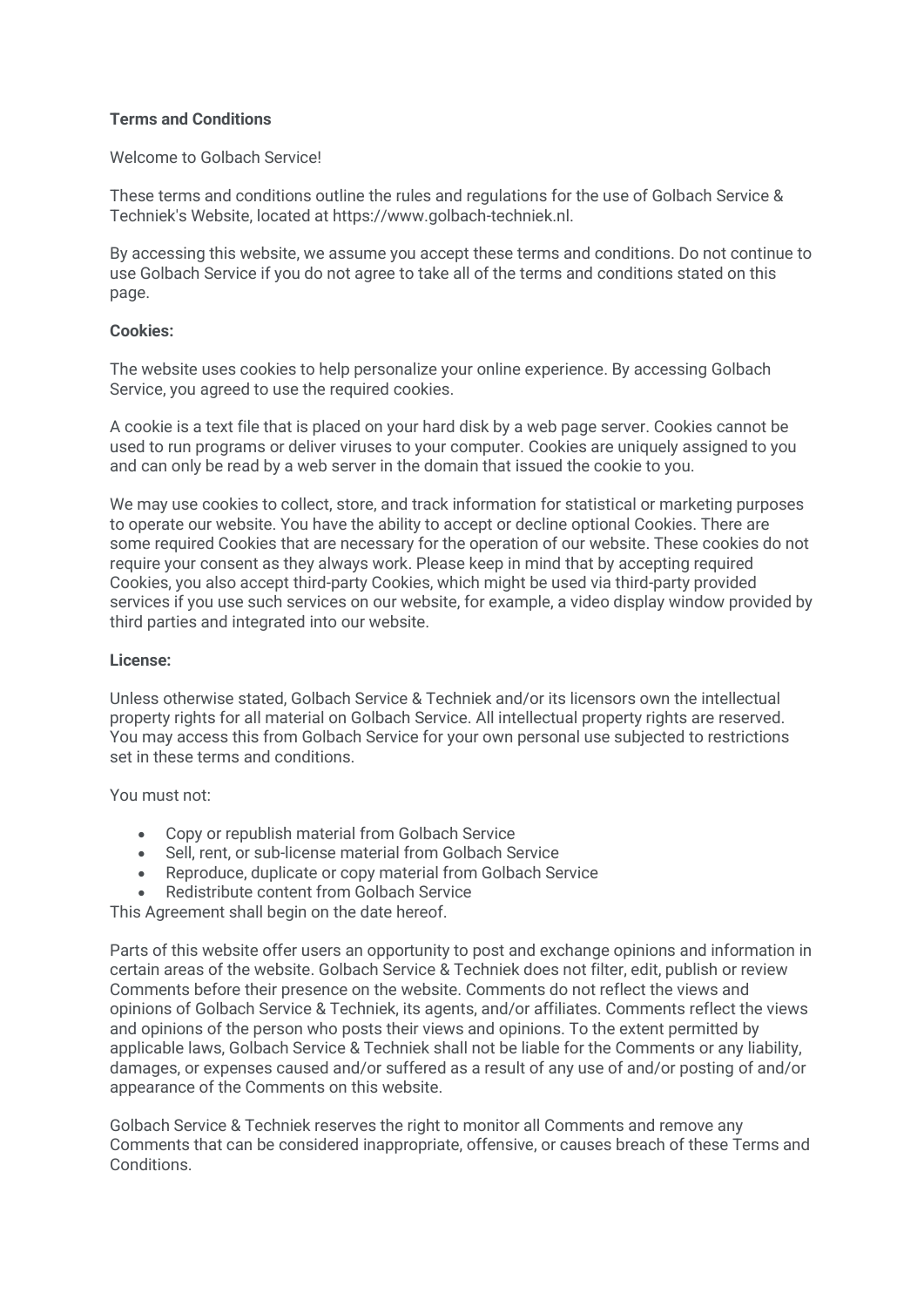You warrant and represent that:

- You are entitled to post the Comments on our website and have all necessary licenses and consents to do so;
- The Comments do not invade any intellectual property right, including without limitation copyright, patent, or trademark of any third party;
- The Comments do not contain any defamatory, libelous, offensive, indecent, or otherwise unlawful material, which is an invasion of privacy.
- The Comments will not be used to solicit or promote business or custom or present commercial activities or unlawful activity.

You hereby grant Golbach Service & Techniek a non-exclusive license to use, reproduce, edit and authorize others to use, reproduce and edit any of your Comments in any and all forms, formats, or media.

## **Hyperlinking to our Content:**

The following organizations may link to our Website without prior written approval:

- Government agencies;
- Search engines;
- News organizations;
- Online directory distributors may link to our Website in the same manner as they hyperlink to the Websites of other listed businesses; and
- System-wide Accredited Businesses except soliciting non-profit organizations, charity shopping malls, and charity fundraising groups which may not hyperlink to our Web site.

These organizations may link to our home page, to publications, or to other Website information so long as the link: (a) is not in any way deceptive; (b) does not falsely imply sponsorship, endorsement, or approval of the linking party and its products and/or services; and (c) fits within the context of the linking party's site.

We may consider and approve other link requests from the following types of organizations:

- commonly-known consumer and/or business information sources;
- dot.com community sites;
- associations or other groups representing charities;
- online directory distributors;
- internet portals;
- accounting, law, and consulting firms; and
- educational institutions and trade associations.

We will approve link requests from these organizations if we decide that: (a) the link would not make us look unfavorably to ourselves or to our accredited businesses; (b) the organization does not have any negative records with us; (c) the benefit to us from the visibility of the hyperlink compensates the absence of Golbach Service & Techniek; and (d) the link is in the context of general resource information.

These organizations may link to our home page so long as the link: (a) is not in any way deceptive; (b) does not falsely imply sponsorship, endorsement, or approval of the linking party and its products or services; and (c) fits within the context of the linking party's site.

If you are one of the organizations listed in paragraph 2 above and are interested in linking to our website, you must inform us by sending an e-mail to Golbach Service & Techniek. Please include your name, your organization name, contact information as well as the URL of your site, a list of any URLs from which you intend to link to our Website, and a list of the URLs on our site to which you would like to link. Wait 2-3 weeks for a response.